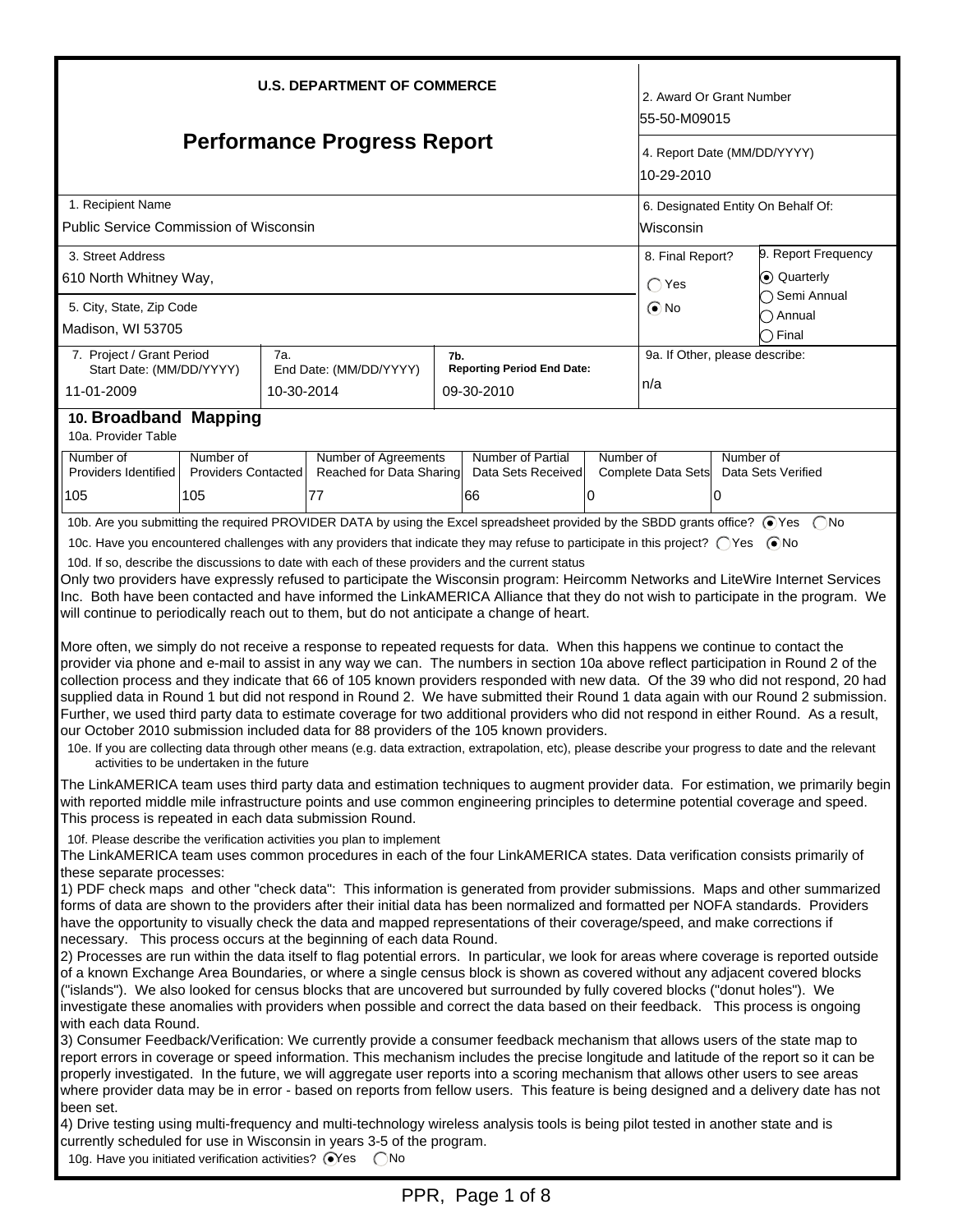10h. If yes, please describe the status of your activities

As described above, our verification activities are ongoing. We perform all of the above processes in each data collection Round and before submittal of data to NTIA. We continue to analyze the data to address any further identified errors as we update the online maps after each data collection Round.

In the first section above we show that "0" datasets have been "verified." We do this because we are not certain of NTIA's definition of "verified." Because provider, third party, and consumer reported data will always have some degree of error, data can never be 100% verified without a trip to each physical location in the state - which is obviously not within the scope or budget of this project.

Further, since networks expand constantly, information that is verified in one cycle may be incorrect in the next. Instead, we perform as many error checking measures as possible on the provider data in each Round to ensure we display the data as it has been reported it to us - and that as many potential errors as possible have been corrected. As mentioned above, we will also be implementing the consumer feedback mechanism in the months to come to provide an additional perspective on the accuracy of the data. Of course consumers can also be wrong about where service is available, so we will not override provider reports, but will simply offer another source of feedback to map users that will indicate where there may be issues with the data. This will be challenging, however, due to the use of census block geography. We anticipate a certain level of user confusion since coverage may not be offered in sections of small blocks that are shown as covered on the maps due to NOFA guidelines.

10i. If verification activities have not been initiated please provide a projected time line for beginning and completing such activities

The only verification activity that has not been initiated is the drive testing of wireless signals, which is currently scheduled to begin in early 2012.

#### **Staffing**

10j. How many jobs have been created or retained as a result of this project?

An analysis of actual hours worked in Q3 shows that the project has resulted in a total of 1.45 FTE jobs created/retained at the Prime and Sub Recipient level.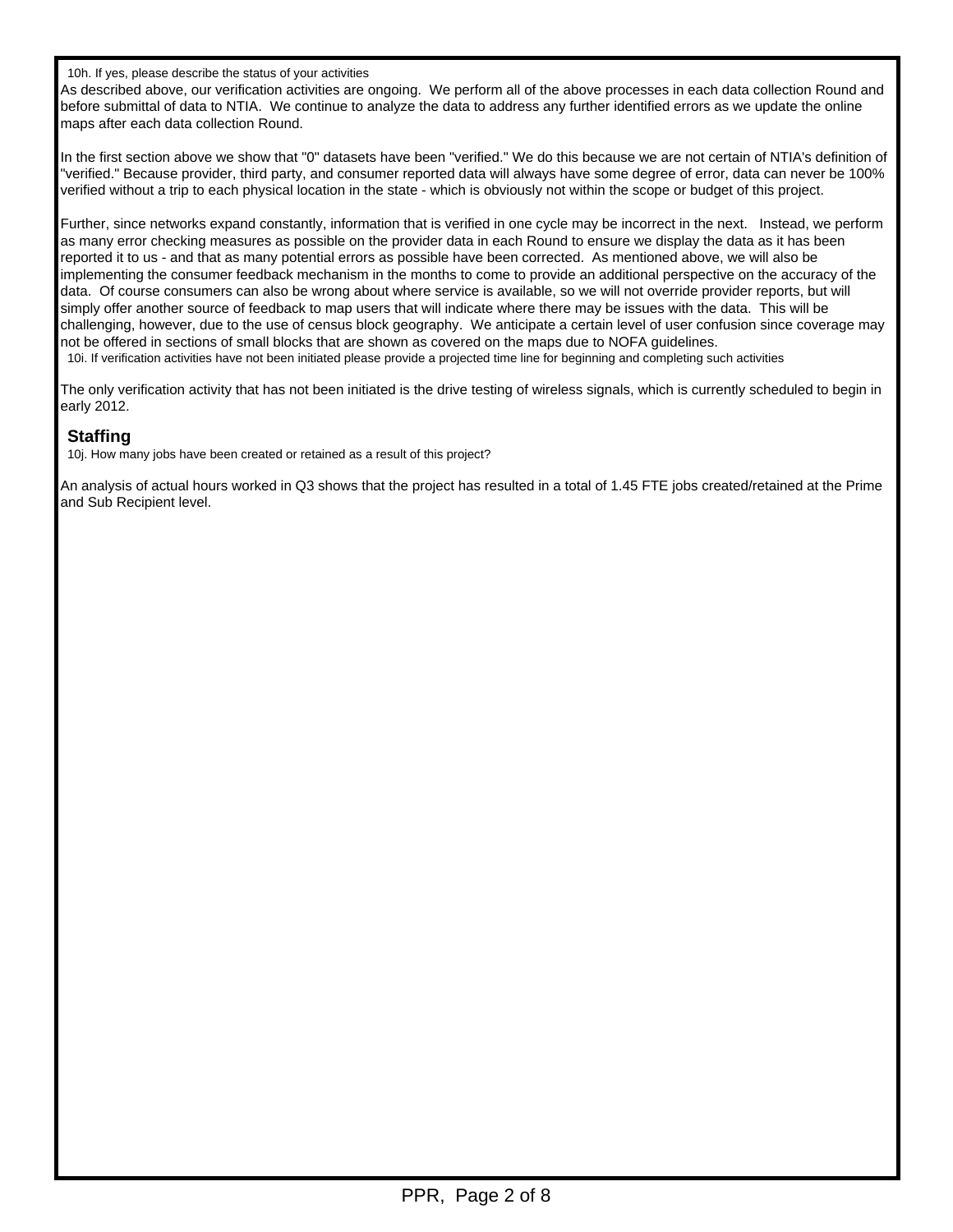| 10k. Is the project currently fully staffed? ● Yes ● No |  |  |
|---------------------------------------------------------|--|--|
|---------------------------------------------------------|--|--|

10l. If no, please explain how any lack of staffing may impact the project's time line and when the project will be fully staffed

### N/A

10m. When fully staffed, how many full-time equivalent (FTE) jobs do you expect to create or retain as a result of this project?

### N/A

| IVA                                                                                                                                                                                                             |                                                                     |                     |                   |                               |                        |                              |                                                  |                      |   |                                |
|-----------------------------------------------------------------------------------------------------------------------------------------------------------------------------------------------------------------|---------------------------------------------------------------------|---------------------|-------------------|-------------------------------|------------------------|------------------------------|--------------------------------------------------|----------------------|---|--------------------------------|
| 10n. Staffing Table                                                                                                                                                                                             |                                                                     |                     |                   |                               |                        |                              |                                                  |                      |   |                                |
| Job Title                                                                                                                                                                                                       |                                                                     |                     |                   |                               |                        |                              |                                                  | FTE %                |   | Date of Hire                   |
| CEO - Supervisory Role                                                                                                                                                                                          |                                                                     |                     |                   |                               |                        |                              |                                                  | 5                    |   | 11/01/2009                     |
| <b>Project Director</b>                                                                                                                                                                                         |                                                                     |                     |                   |                               |                        |                              |                                                  | 30                   |   | 11/01/2009                     |
| Project Manager                                                                                                                                                                                                 |                                                                     |                     |                   |                               |                        |                              |                                                  | 35                   |   | 11/01/2009                     |
| <b>GIS Director</b>                                                                                                                                                                                             |                                                                     |                     |                   |                               |                        |                              |                                                  | 30                   |   | 11/01/2009                     |
| Internal System Support/Architecture                                                                                                                                                                            |                                                                     |                     |                   |                               |                        |                              |                                                  | 15                   |   | 11/01/2009                     |
| <b>Provider Relations Manager</b>                                                                                                                                                                               |                                                                     |                     |                   |                               |                        |                              |                                                  | 30                   |   | 11/01/2009                     |
|                                                                                                                                                                                                                 |                                                                     | <b>Add Row</b>      |                   | <b>Remove Row</b>             |                        |                              |                                                  |                      |   |                                |
| <b>Sub Contracts</b>                                                                                                                                                                                            |                                                                     |                     |                   |                               |                        |                              |                                                  |                      |   |                                |
| 10o. Subcontracts Table                                                                                                                                                                                         |                                                                     |                     |                   |                               |                        |                              |                                                  |                      |   |                                |
| Name of Subcontractor                                                                                                                                                                                           | Purpose of Subcontract                                              | RFP Issued<br>(Y/N) | Executed<br>(Y/N) | Contract<br><b>Start Date</b> |                        | <b>End Date</b>              |                                                  | <b>Federal Funds</b> |   | In-Kind Funds                  |
| <b>CostQuest Associates</b><br>Inc./LinkAMERICA<br>Alliance                                                                                                                                                     | Project Management/GIS<br>Programming & Planning<br><b>Services</b> | Y                   | Υ                 | 11/01/2009                    |                        | 10/30/2011                   | 1.232.328                                        |                      | 0 |                                |
|                                                                                                                                                                                                                 |                                                                     |                     | <b>Add Row</b>    |                               |                        | <b>Remove Row</b>            |                                                  |                      |   |                                |
| <b>Funding</b><br>10p. How much Federal funding has been expended as of the end of the last quarter?<br>10r. How much matching funds have been expended as of the end of last quarter?<br>10t. Budget Worksheet |                                                                     |                     |                   |                               | \$754,847<br>\$168,931 |                              | 10q. How much Remains?<br>10s. How much Remains? |                      |   | \$4,824,874<br>\$946,959       |
| <b>Mapping Budget Element</b>                                                                                                                                                                                   | Federal<br>Funds<br>Granted                                         | Proposed<br>In-Kind |                   | Total<br><b>Budget</b>        |                        | Federal<br>Funds<br>Expended | <b>Matching Funds</b><br>Expended                |                      |   | <b>Total Funds</b><br>Expended |
| <b>Personal Salaries</b>                                                                                                                                                                                        | \$537,572                                                           | \$321,380           |                   | \$858,952                     |                        | \$0                          |                                                  | \$0                  |   | \$0                            |
| Personnel Fringe Benefits                                                                                                                                                                                       | \$156,929                                                           | \$127,301           |                   | \$284,230                     |                        | \$0                          |                                                  | \$0                  |   | \$0                            |
| \$27,500<br>Travel                                                                                                                                                                                              |                                                                     | \$5,770             |                   | \$33,270                      | \$0                    |                              | \$0                                              |                      |   | \$0                            |
| Equipment                                                                                                                                                                                                       | \$57,928                                                            | \$9,950             |                   | \$67,878                      |                        | \$0                          | \$0                                              |                      |   | \$0                            |
| \$4,400<br>Materials / Supplies                                                                                                                                                                                 |                                                                     | \$9,950             |                   | \$67,878                      | \$0                    |                              | \$0                                              |                      |   | \$0                            |
| \$3,679,503<br>Subcontracts Total                                                                                                                                                                               |                                                                     | \$0                 |                   | \$3,679,503                   | \$754,847              |                              | \$0                                              |                      |   | \$754,847                      |
| Subcontract #1<br>\$1,717,684                                                                                                                                                                                   |                                                                     | $\$0$               |                   | \$0                           |                        | \$0                          |                                                  | $$0$$                |   | \$0                            |
| Subcontract #2                                                                                                                                                                                                  | \$1,961,819                                                         | $\$0$               |                   | $$0$$                         |                        | \$0                          |                                                  | \$0                  |   | \$0                            |
| Subcontract #3                                                                                                                                                                                                  | \$0                                                                 | $\$0$               |                   | $\$0$                         |                        | \$0                          |                                                  | \$0                  |   | \$0                            |
| \$0<br>Subcontract #4                                                                                                                                                                                           |                                                                     | \$0                 |                   | $\$0$                         |                        | \$0                          |                                                  | \$0                  |   | \$0                            |
| \$0<br>Subcontract #5                                                                                                                                                                                           |                                                                     | $\$0$               |                   | $\$0$                         |                        | \$0                          |                                                  | $\$0$                |   | \$0                            |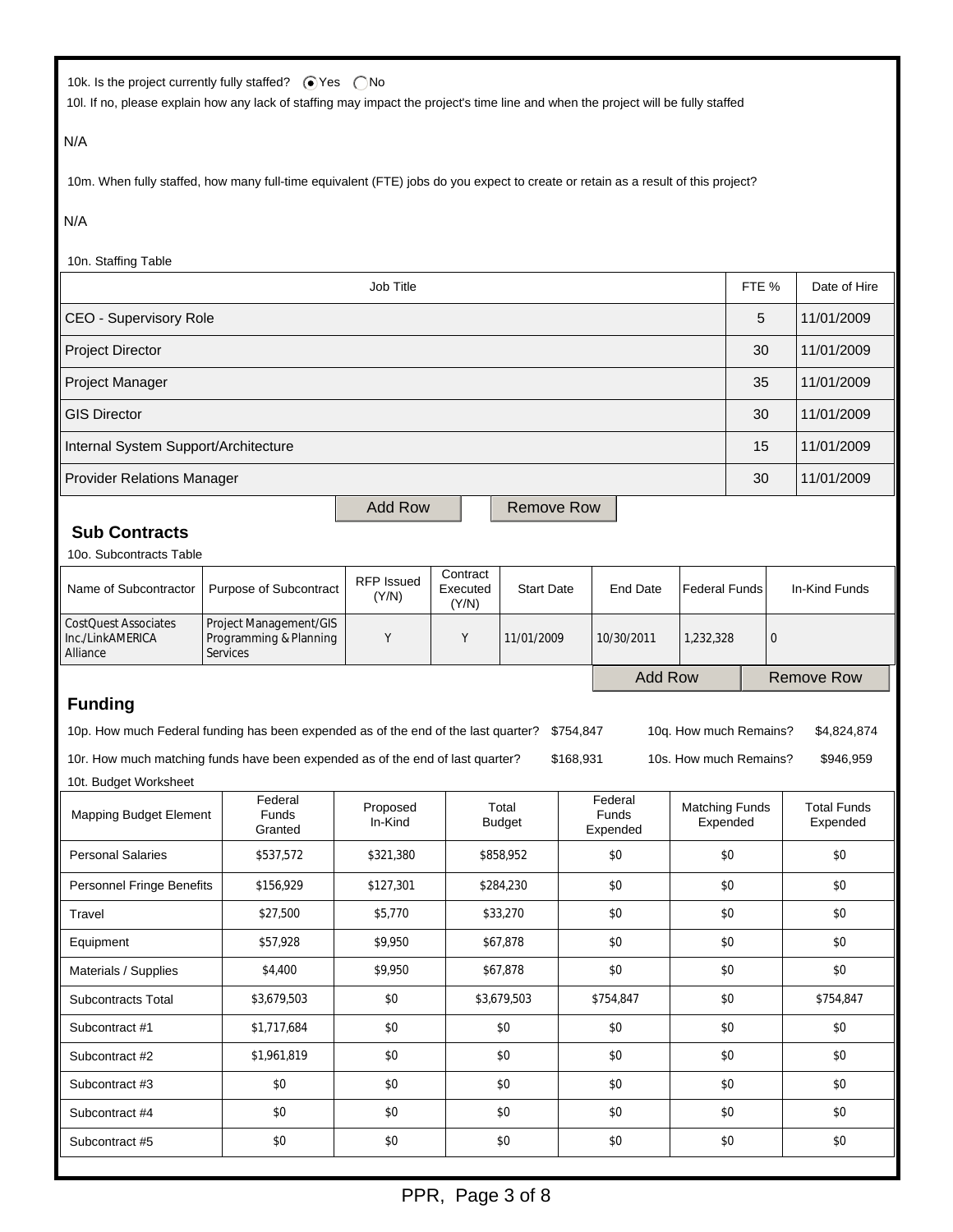| Mapping Budget Element | Federal<br><b>Funds</b><br>Granted | Proposed<br>In-Kind | Total<br><b>Budget</b> | Federal<br><b>Funds</b><br>Expended | <b>Matching Funds</b><br>Expended | <b>Total Funds</b><br>Expended |
|------------------------|------------------------------------|---------------------|------------------------|-------------------------------------|-----------------------------------|--------------------------------|
| Construction           | \$0                                | \$0                 | \$0                    | \$0                                 | \$0                               | \$0                            |
| Other                  | \$0                                | \$608.726           | \$608.726              | \$0                                 | \$168,931                         | \$168,931                      |
| Total Direct Costs     | \$4,463,832                        | \$1,074,129         | \$5,537,961            | \$754,847                           | \$0                               | \$754,847                      |
| Total Indirect Costs   | \$0                                | \$41.761            | \$41.761               | \$0                                 | \$0                               | \$0                            |
| <b>Total Costs</b>     | \$4,463,832                        | \$1,115,890         | \$5,579,722            | \$754.847                           | \$168,931                         | \$923.778                      |
| % Of Total             | 80                                 | 20                  | 100                    | 13                                  |                                   | 17                             |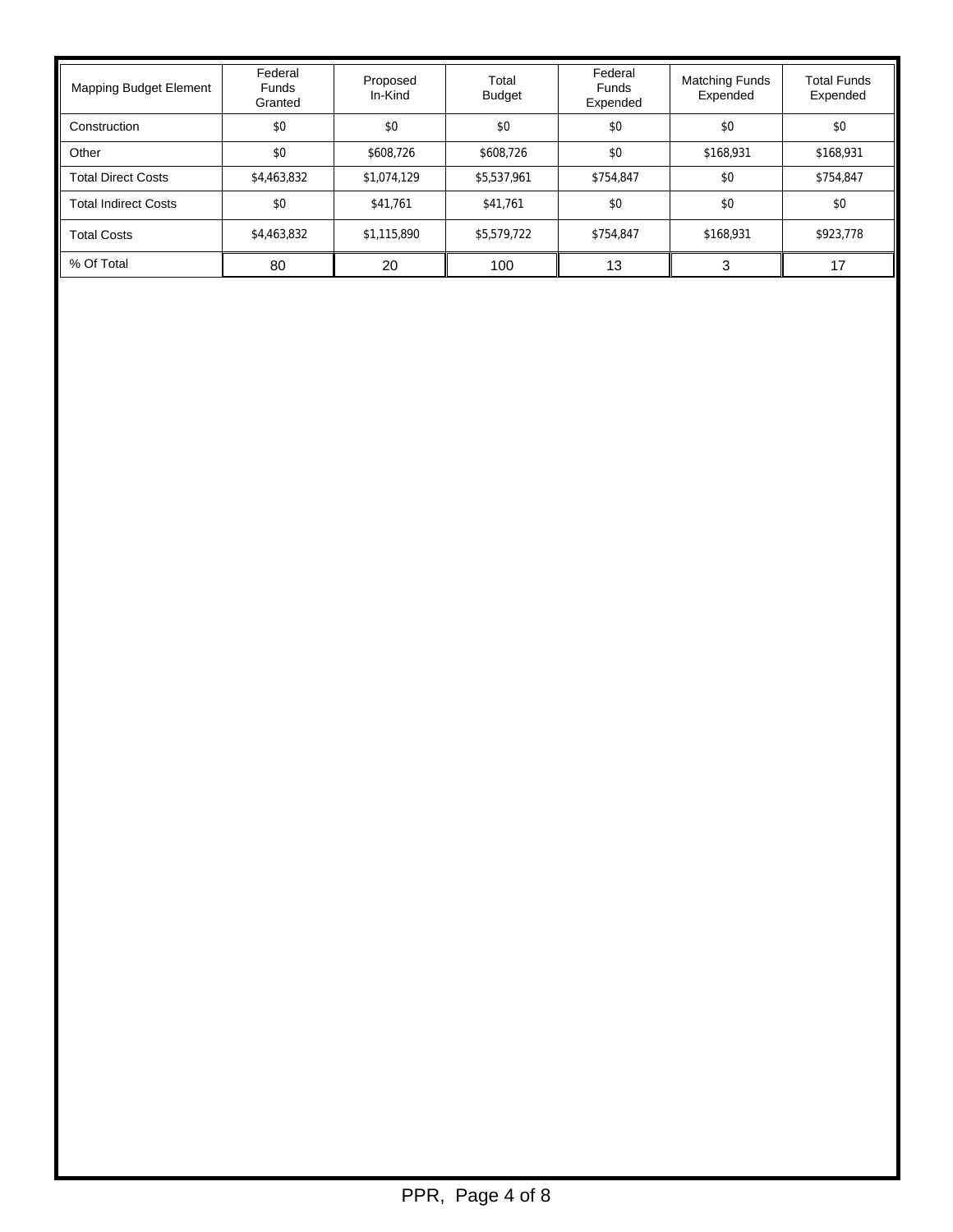### **Hardware / Software**

10u. Has the project team purchased the software / hardware described in the application?  $\bigcirc$ Yes  $\bigcirc$ No

10v. If yes, please list

Laptop computers and software were purchased for the Project Manager and Provider Relations staff members. Twenty-five percent of the costs were allocated to WI.

6/4/2010: Dell-Mobility Bundle-Provider Relations-XDW8598K9/ Computer Equip < \$5000 / \$42.60/ 25% / \$10.65 6/8/2010: Dell-Latitude E550-Provider Realtions-XDWF3CWW7 / Computer Equip < \$5000 / \$1,315.30 / 25% / \$328.83 7/8/2010: Dell-Latitude, Program Manager XDXWD5P88 / Computer Equip < \$5000 / \$1,411.13/ 25% / \$352.78 Total equipment costs allocated to WI: \$692.26

 10w. Please note any software / hardware that has yet to be purchased and explain why it has not been purchased No software or hardware remains to be purchased from the original Year 1-2 budget. The Supplemental (Years 3-5) budget has added approximately \$60,000 for software and hardware to support both the ongoing data collection/mapping activities and the statewide address file development project. Address File project equipment will be purchased in Year 2 and the data collection/ mapping equipment in Years 4 & 5.

10x. Has the project team purchased or used any data sets?  $\sqrt{\alpha}$ es  $\bigcap$ No

10y. If yes, please list

American Roamer, Media Prints, and ExchangeInfo

10z. Are there any additional project milestones or information that has not been included?  $\bigcirc$  Yes  $\bigcirc$  No

10aa. If yes, please list

The first "beta" version of the Wisconsin Broadband Map was launched to the general public in August 2010 after an internal and provider review period. This is a major project milestone.

10bb. Please describe any challenge or obstacle that you have encountered and detail the mitigation strategies the project team is employing

As with all LinkAMERICA states, the largest challenge is collecting complete and accurate data from providers - and identifying when that data may be incomplete or inaccurate. Inaccuracies are identified using the verification techniques described. Incomplete datasets are handled on a case by case basis.

In the second round of data collection, we generated a customized instruction sheet and "check map" for each provider. These sheets specifically identified the type of information that was missing and explained how such information should be reported in Round 2. This was a very time consuming process, but given the diverse nature of the providers submissions it was necessary to treat each submission on a case by case basis.

Wisconsin providers in particular have also objected to the use of street segments to depict coverage. Most smaller providers do not have the ability to identify street segments in large census blocks as required in the NOFA. As a result, we typically ask for a map of their service territory and use GIS overlays to identify street segments that fall within those boundaries. The nature of street segments themselves means this is not always a perfect fit. Even after properly identifying street segments, providers argue that showing only the street segment itself (with a 100m buffer on each side) severely under represents where they could (and would) offer coverage for consumers who request it. More detail is given in the next section.

As described in other reports, we also had difficulty gathering Maximum Advertised Speed at the Census Block level. Several large providers flatly refused to give this information, citing the fact that it is "not listed in the NOFA". Others remain confused about the definition of "Advertised" and seem to be providing a single maximum speed that is literally advertised in the newspaper or on TV for the entire market area - instead of offering a CB by CB analysis of what maximum speeds are possible.

 10cc. Please provide any other information that you think would be useful to NTIA as it assesses your Broadband Mapping Project In Wisconsin in particular, the LinkAMERICA Alliance is receiving feedback regarding the depiction of coverage in large census blocks. Specifically, several RLECs have objected to the combination of fully shaded representations of coverage in small blocks and shaded street segments in large blocks.

First, they argue that the street segments do not show the reach of their service. We currently buffer to 100m on each side of the segments, but many RLECs state that they will offer service much farther from the edge of these streets. The precise distance they will go is dependent upon many factors, so there is no common buffer distance that works for all providers in all locations. In their eyes, unless we shade their entire coverage area (not just the streets) we are telling consumers that access is not available, when that may not be the case.

In a related argument, they also object to the use of fully shaded areas (via shapefiles) to depict wireless coverage. Because the wireless carriers are not shown by street segment, it often appears that their coverage extends into areas not covered by the wireline providers (distances greater than 100m from the road centerlines). The wireline providers consider this unfair, since they would at least like the option of deciding whether they can extend service to those customers or not. To mitigate this issue, we have changed the messaging in the bubble that shows the list of providers for an area and still include wireline providers in the list in other areas of a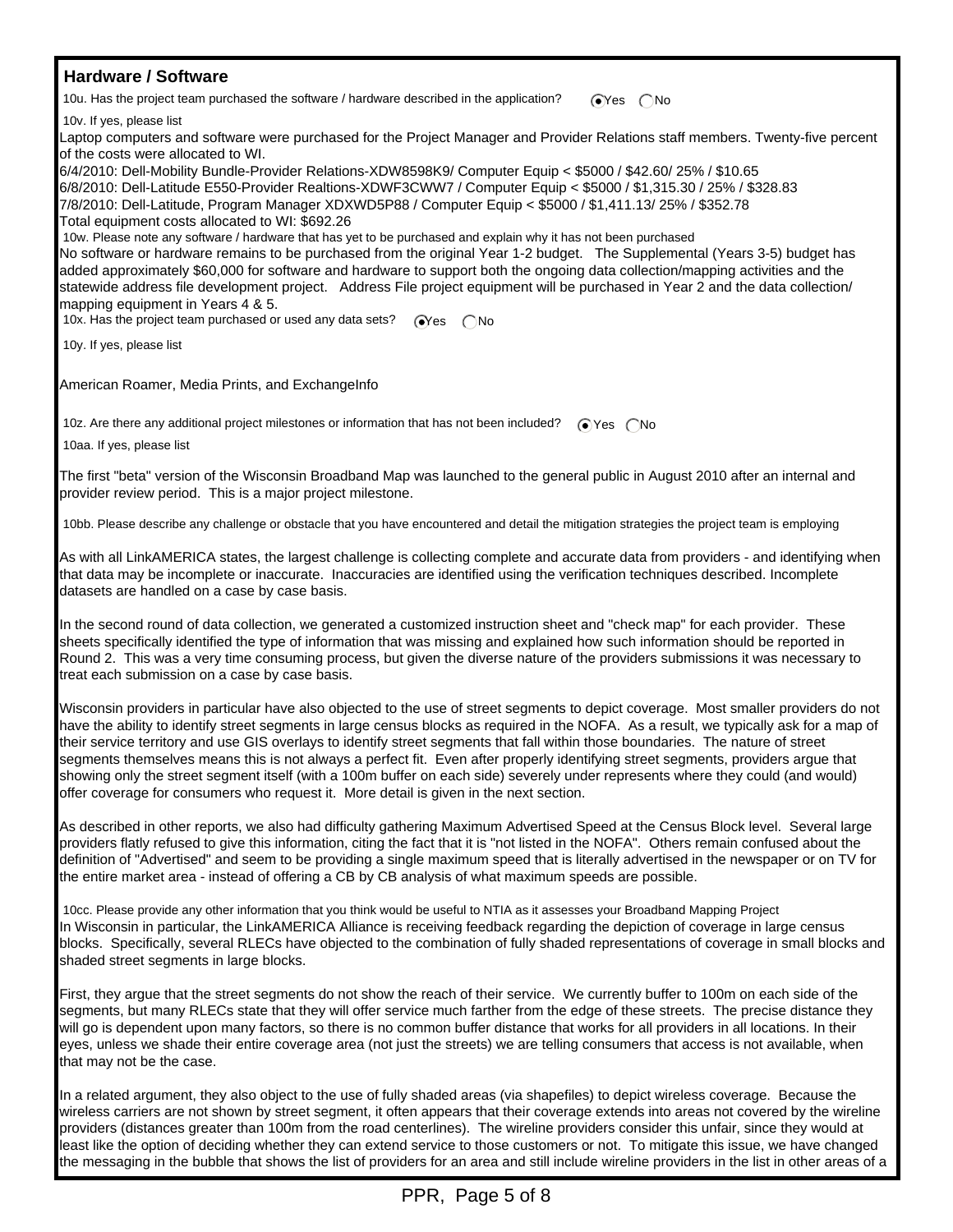large block where they cover at least one street segment. We are implementing this change in November. NTIA may wish to monitor this issue as the national map is designed.

## **11. Broadband Planning**

 11a. Please describe progress made against all goals, objectives, and milestones detailed in the approved Project Plan. Be sure to include a description of each major activity / milestone that you plan to complete and your current status

In Q3 the final version of the initial stakeholder interview summary report was published to both the PSCW and the general public via the LinkWisconsin website. Other activities and milestones include the following:

1) Preparation of a detailed regional planning team "recruitment tool" including a spreadsheet with key regional and subject area contacts and criteria for recruiting regional planning team members.

2) Development of several background documents to help inform in-state planning partners and potential regional planning team members regarding the purpose and objectives for the LinkWISCONSIN planning process.

3) Creation of a LinkWISCONSIN broadband planning dashboard with relevant planning data and structured webforms to guide content development for the creation of regional broadband investment plans.

4) The addition of an in-state staff person to the LinkAMERICA team to support the planning process with a stronger local presence. 5) Development of a final Planning Project timeline and tasklist in conjunction with key PSCW staff members.

6) Attendance at the statewide meeting of the Executive Directors of the Association of Wisconsin Regional Planning Councils to introduce LinkWISCONSIN and invite their involvement.

7) Finalization of geographic boundaries for Wisconsin's planning regions

8) Developed multiple interactive video segments to outline key findings from initial interviews and to serve as a platform for the collection of additional consumer and stakeholder data.

11b. Please describe any challenge or obstacle that you have encountered and detail the mitigation strategies the project team is employing

No major obstacles have been identified that will impact the team's ability to meet project goals/objectives.

11c. Does the Project Team anticipate any changes to the project plan for Broadband Planning?  $\bigcap$ Yes  $\bigcirc$  No

 11d. If yes, please describe these anticipated changes. Please note that NTIA will need to approve changes to the Project Plan before they can be implemented

N/A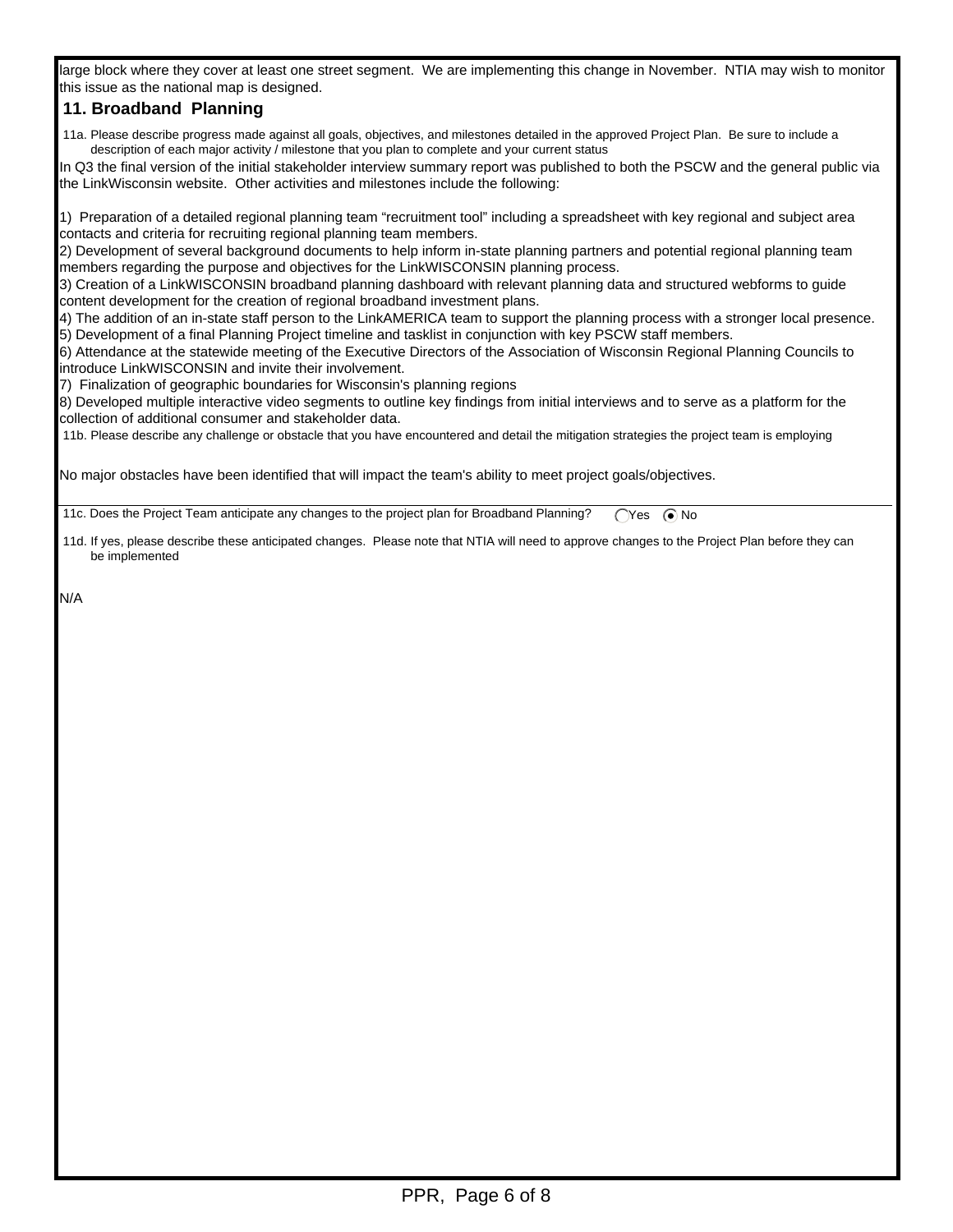# **Funding**

11e. How much Federal funding has been expended as of the end of the last quarter? \$0 11f. How much Remains? \$0

11g. How much matching funds have been expended as of the end of last quarter? \$0 11h. How much Remains? \$0

11i. Planning Worksheet

| <b>Planning Budget Element</b> | Federal<br>Funds<br>Granted | Proposed<br>In-Kind | Total<br><b>Budget</b> | Federal<br><b>Funds</b><br>Expended | <b>Matching Funds</b><br>Expended | <b>Total Funds</b><br>Expended |
|--------------------------------|-----------------------------|---------------------|------------------------|-------------------------------------|-----------------------------------|--------------------------------|
| <b>Personal Salaries</b>       | \$0                         | \$0                 | \$0                    | \$0                                 | \$0                               | \$0                            |
| Personnel Fringe Benefits      | \$0                         | \$0                 | \$0                    | \$0                                 | \$0                               | \$0                            |
| Travel                         | \$0                         | \$0                 | \$0                    | \$0                                 | \$0                               | \$0                            |
| Equipment                      | \$0                         | \$0                 | \$0                    | \$0                                 | \$0                               | \$0                            |
| Materials / Supplies           | \$0                         | \$0                 | \$0                    | \$0                                 | \$0                               | \$0                            |
| <b>Subcontracts Total</b>      | \$0                         | \$0                 | \$0                    | \$0                                 | \$0                               | \$0                            |
| Subcontract #1                 | \$0                         | \$0                 | \$0                    | \$0                                 | \$0                               | \$0                            |
| Subcontract #2                 | \$0                         | \$0                 | \$0                    | \$0                                 | \$0                               | \$0                            |
| Subcontract #3                 | \$0                         | \$0                 | \$0                    | \$0                                 | \$0                               | \$0                            |
| Subcontract #4                 | \$0                         | \$0                 | \$0                    | \$0                                 | \$0                               | \$0                            |
| Subcontract #5                 | \$0                         | \$0                 | \$0                    | \$0                                 | \$0                               | \$0                            |
| Construction                   | \$0                         | \$0                 | \$0                    | \$0                                 | \$0                               | \$0                            |
| Other                          | \$0                         | \$0                 | \$0                    | \$0                                 | \$0                               | \$0                            |
| <b>Total Direct Costs</b>      | \$0                         | \$0                 | \$0                    | \$0                                 | \$0                               | \$0                            |
| <b>Total Indirect Costs</b>    | \$0                         | \$0                 | \$0                    | \$0                                 | \$0                               | \$0                            |
| <b>Total Costs</b>             | \$0                         | \$0                 | \$0                    | \$0                                 | \$0                               | \$0                            |
| % Of Total                     | 0                           | 0                   | $\mathbf 0$            | $\mathbf 0$                         | 0                                 | $\mathbf 0$                    |

### **Additional Planning Information**

11j. Are there any additional project milestones or information that has not been included?

No further information.

11k. Please describe any challenge or obstacle that you have encountered and detail the mitigation strategies the Project Team is employing

No challenges have been encountered that will hinder our ability to complete the assigned tasks and achieve program goals.

11l. Please provide any other information that you think would be useful to NTIA as it assesses your Broadband Mapping Project

No further information.